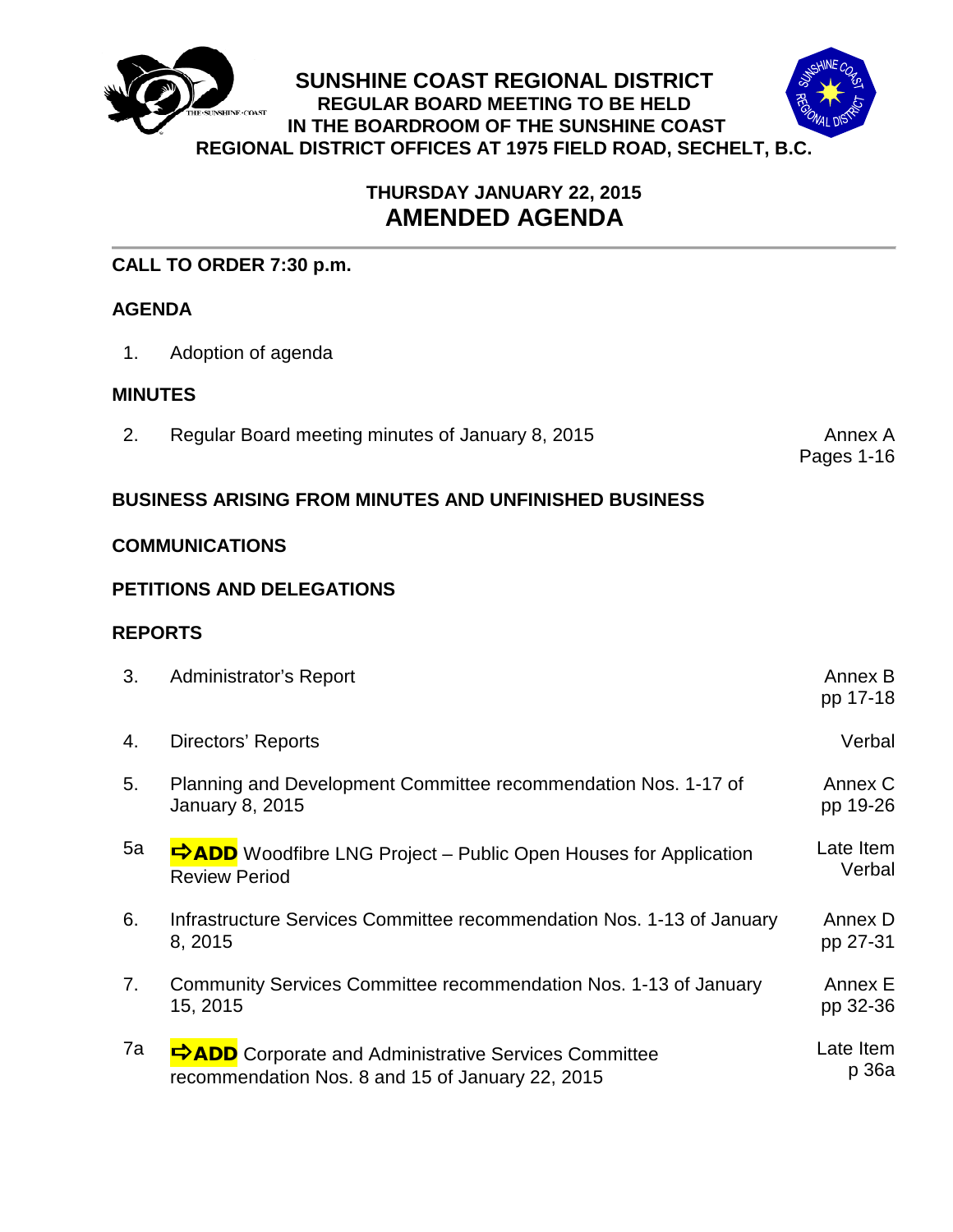| 8.                  | Manager of Legislative Services – APC Appointments                                                                                                                                                      | Annex F<br>pp 37-38 |  |
|---------------------|---------------------------------------------------------------------------------------------------------------------------------------------------------------------------------------------------------|---------------------|--|
| <b>MOTIONS</b>      |                                                                                                                                                                                                         |                     |  |
| <b>BYLAWS</b>       |                                                                                                                                                                                                         |                     |  |
| 9.                  | "Sunshine Coast Regional District Electoral Area A Zoning Amendment<br>Bylaw No. 337.111, 2014"<br>- third reading<br>(Voting - Electoral Area Directors - 1 Vote Each)                                 | Annex G<br>pp 39-41 |  |
|                     | 10. Sunshine Coast Regional District Building Amendment Bylaw No. 687.1,<br>2015 – first, second, third readings and adoption<br>(Voting – Participants–weighted vote: A-2, B-2, D-2, E-2, F-2, SIGD-1) | Annex H<br>pp 42-43 |  |
|                     | 11. Sunshine Coast Regional District Waste Collection Amendment Bylaw<br>No. 431.17, 2015 – first, second, third readings and adoption<br>(Voting – Participants – weighted vote: B-2, D-2, E-2, F-2)   | Annex I<br>pp 44-45 |  |
| <b>NEW BUSINESS</b> |                                                                                                                                                                                                         |                     |  |
| 12.                 | <b>⇒ADD</b> Frank West Hall/Maryanne West Park Restroom Facilities –<br><b>Director Lewis</b>                                                                                                           | Verbal              |  |
| <b>IN CAMERA</b>    |                                                                                                                                                                                                         |                     |  |

THAT the public be excluded from attendance at the meeting in accordance with Section 90 (1) (k) of the *Community Charter -* "negotiations and related discussions respecting the proposed provision of a municipal service…".